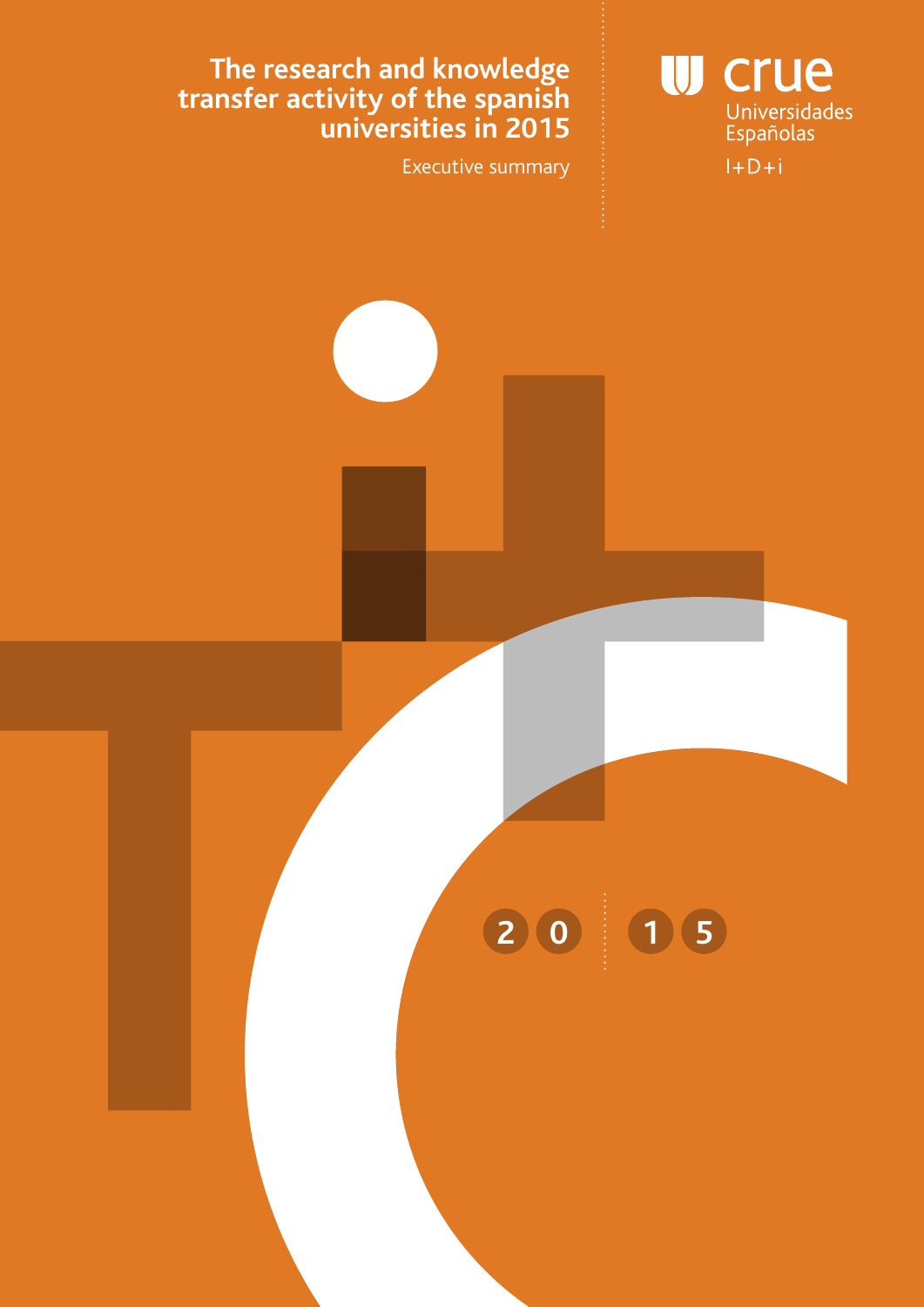Currently, the survey is a national guide for R&KT information in Spain, and it is increasingly used by policy makers and analysts from the national innovation system. The 2015 financial year survey response rate has reached 95% of 70 Crue member universities. Specifically, these 70 universities comprise 48 public and 22 private, both traditional and distance learning, and only four private universities have not responded to the survey, one more than in the 2014 Survey of R&KT.

Edited by: Crue Spanish Universities Plaza de las Cortes, 2, 7ª planta 28014 Madrid www.crue.org info@crue.org

Design and layout: Addicta Diseño Corporativo

Research and Knowledge Transfer Survey is a joint action carried out by the Spanish Universities's Knowledge Transfer Office Network (RedOTRI) and Research Management Units Network (RedUGI), linked to the Spanish Conference of Rectors (Crue Spanish Universities). This survey was launched 15 years ago and since then it has been growing and strengthening. It is harmonized with the European Transfer survey that manages ASTP-Proton association.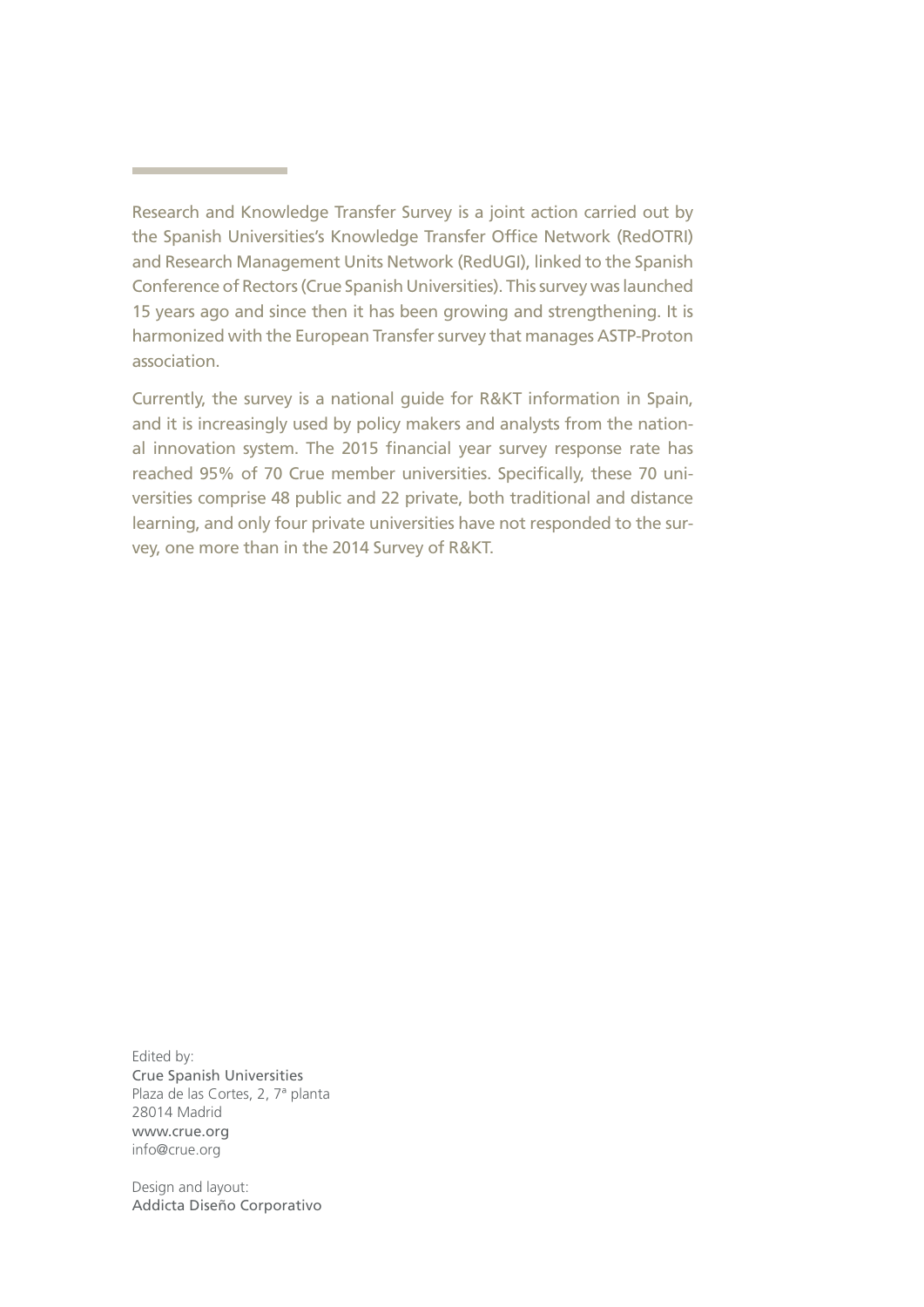# **SUMMARY**

The research and knowledge transfer activity of the Spanish Universities in 2015, compiled by 2015 Survey of Research and Knowledge Transfer (R&KT), shows:

- 1. A decrease in competitive research projects supported by state and regional public funds.
- 2. The transfer of knowledge to industry continues its downward trend offset only to the extent that the interaction with companies might be funded with public collaborative grants.
- 3. A slight rise of public funds for human resources.
- 4. Recovery in financial resources for UE collaborative projects.
- 5. The number of license agreements shows an improvement. However, this growth does not implies higher income.



## **Financial resources from R&D competitive**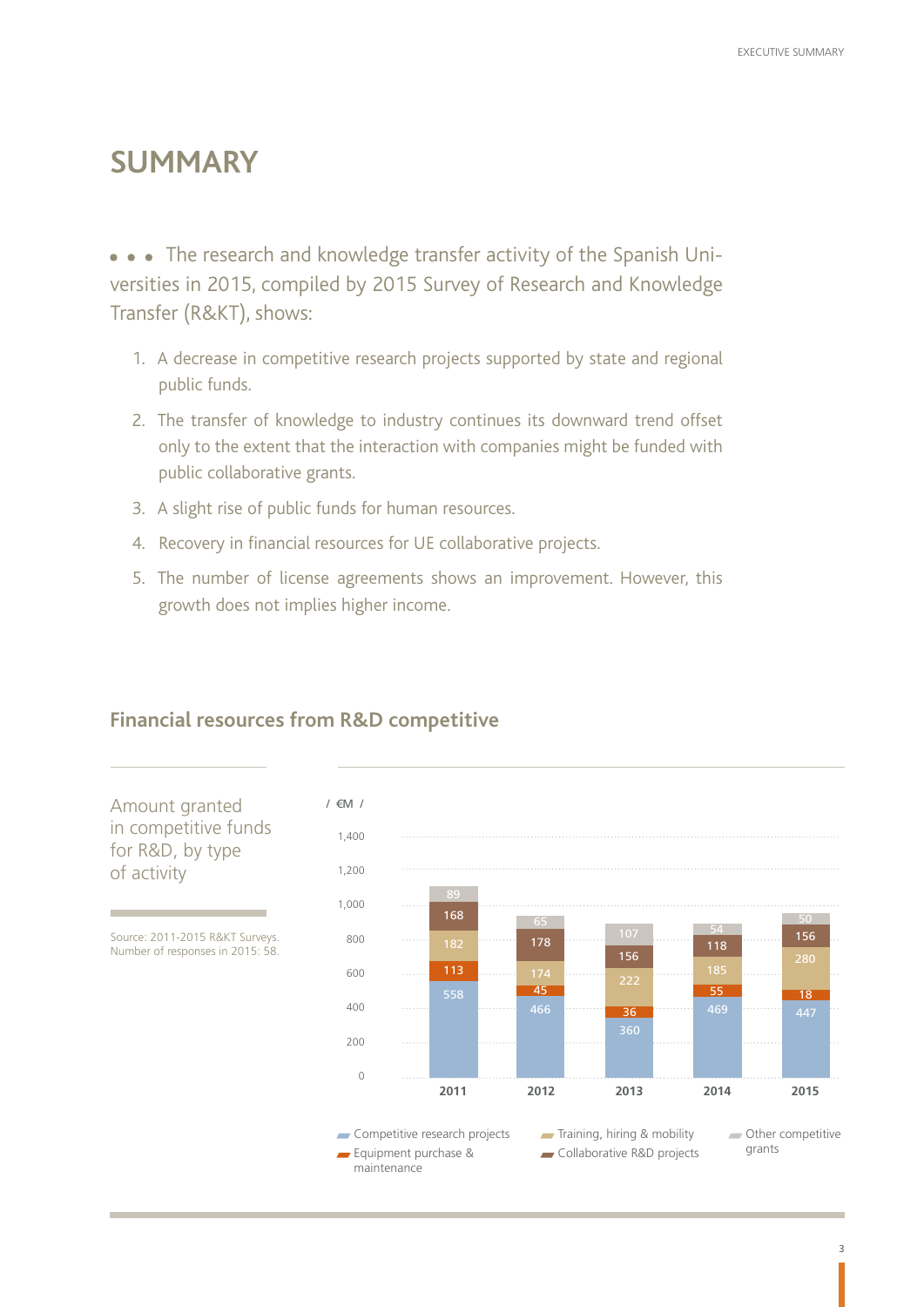Financial resources obtained in 2015 from competitive research programs amounted €951M, which represents an 8% increase over the previous year. In spite of the improvement this quantity is far from the levels of 2011, when competitive research funding reached €1,109M.

In terms of type of activity, this slight recovery is associated with an increase of the human resources grants, mainly from national public funding, due to the policy of promoting youth employment. Also, funding boost for collaborative projects with EU companies can be observed, as a result of the fully functioning of the Horizon 2020 framework programme. This recovery of Human Resources funding and collaborative projects funding offset the sharp decline of scientific infrastructure grants, and, to a lesser extent, of the competitive research projects from the regional and national administration sources.



In terms of funding sources, the recovery of the contribution of the National Government funds remains steady, although such funding still remain below 2011 levels. In addition, funding in European programmes has increased, representing 25% of the total competitive funding. The internal budget for University programmes has also increased, therefore universities continue to make a special effort to offset the loss of funding.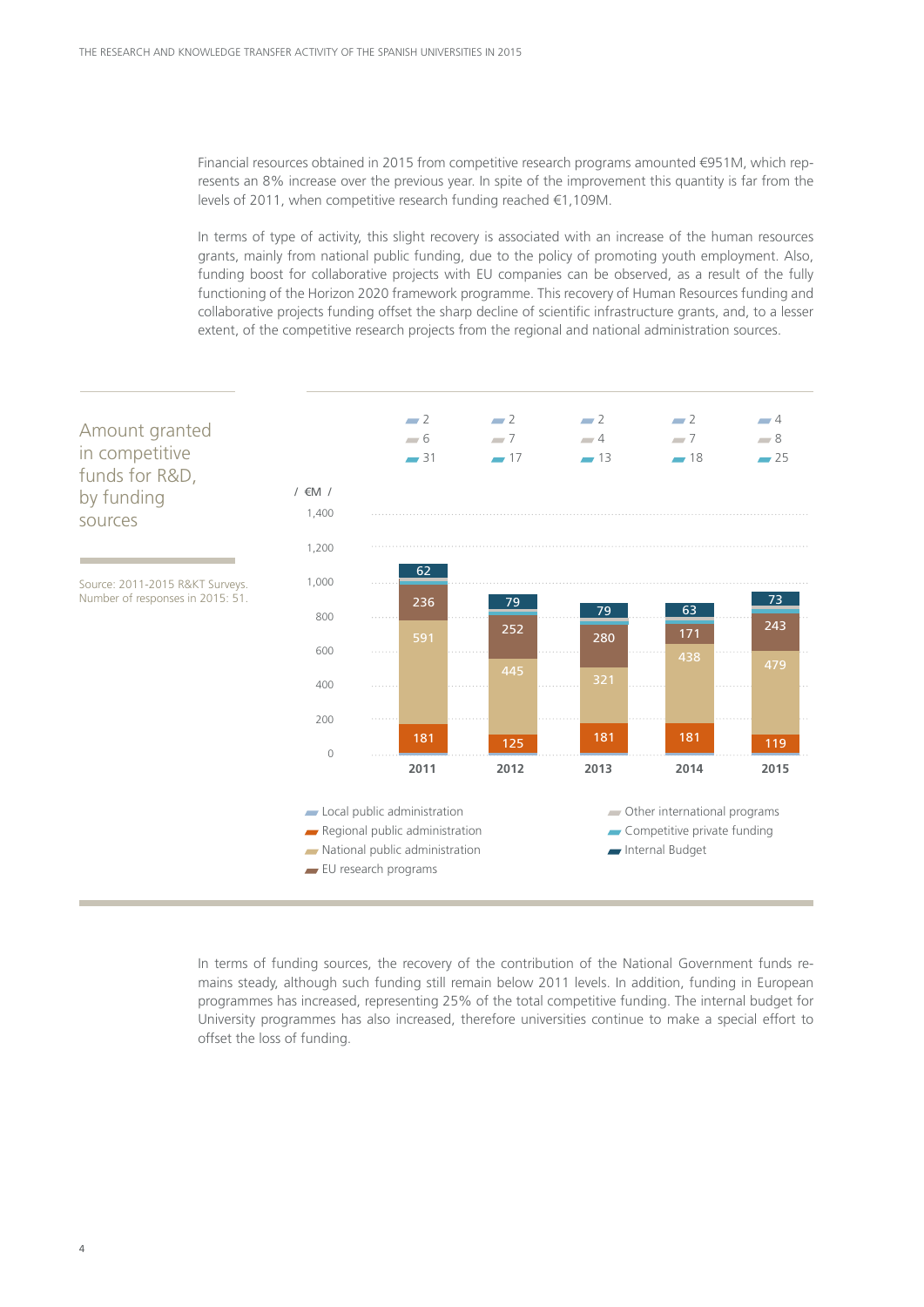

\* "Non-Collaborative R&D" includes financial resources obtained from competitive non-collaborative research projects, human resources grants, scientific infrastructure grants and other competitive grants.

#### **Expenditure for R&D**

According to the 2015 R&KT Survey, the expenditure for R&D in universities increased slightly over the previous year, reaching €3.373M. R&D expenditure represents the 36% of the University's executed budget, a similar percentage to that of the previous year. But the share of R&D money obtained from third parties has slightly increased, and the general university budget represents 42% of total R&D expenditure. This is linked to the increase of the expenditure supported by public funding programs.

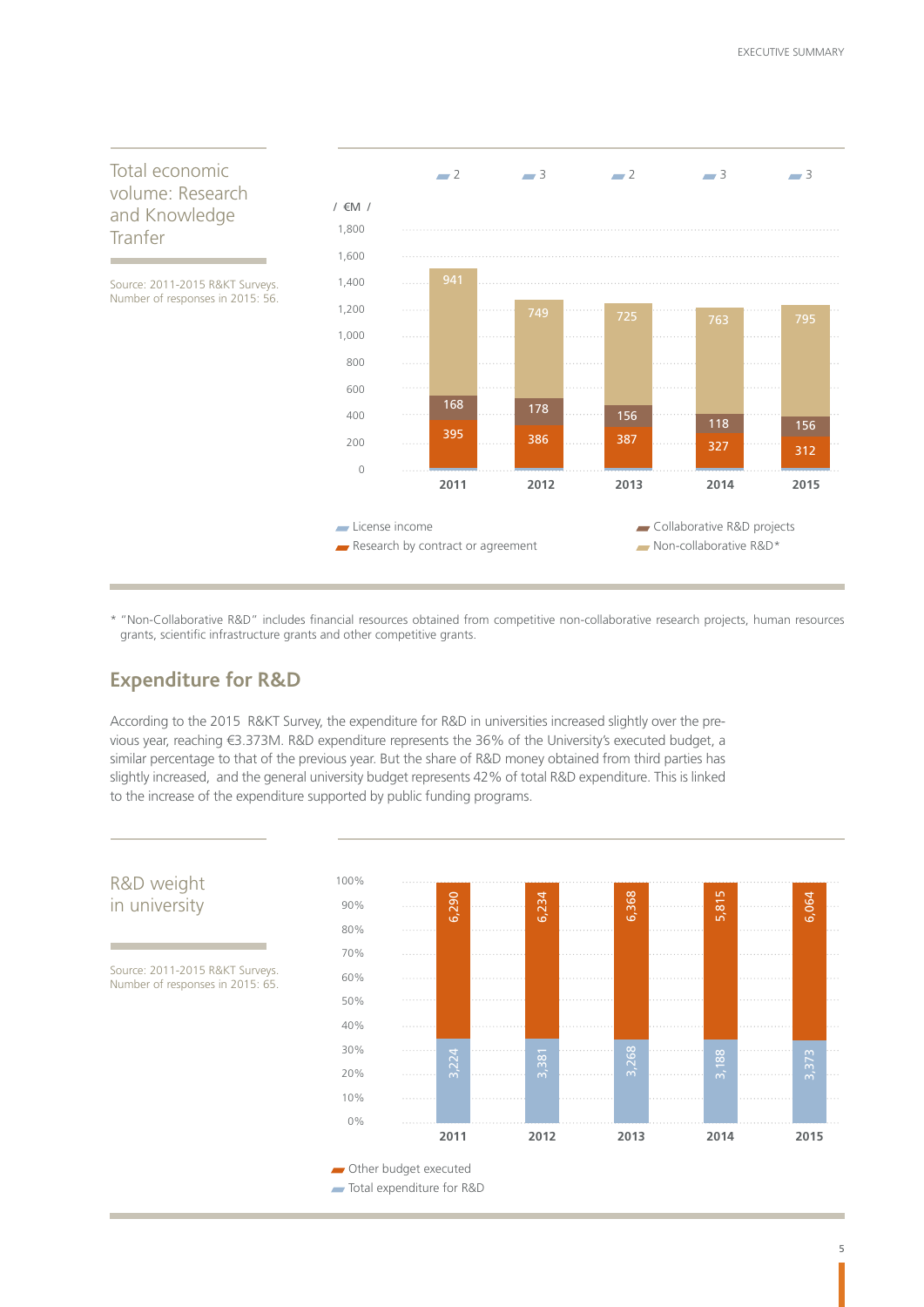## **Universities' academic staff**

In 2015, Universities' academic staff has experienced a slight increase over recent years (data collected from 48 public and 18 private universities). However, this recovery does not imply an increase in personnel performing research and transfer activities, reaching 40% and 18% of faculty respectively, which are lower to the percentages of the previous year.



#### **Research outputs**

Research outputs (measured in submitted doctoral thesis, in number of articles in scientific publications indexed by Web of Science (ISI) or in six year research assessment qualified in the year) show a slight increase in 2015. This increase is greater in the case of the submitted doctoral thesis, perhaps due to the completion of the old educational plan.

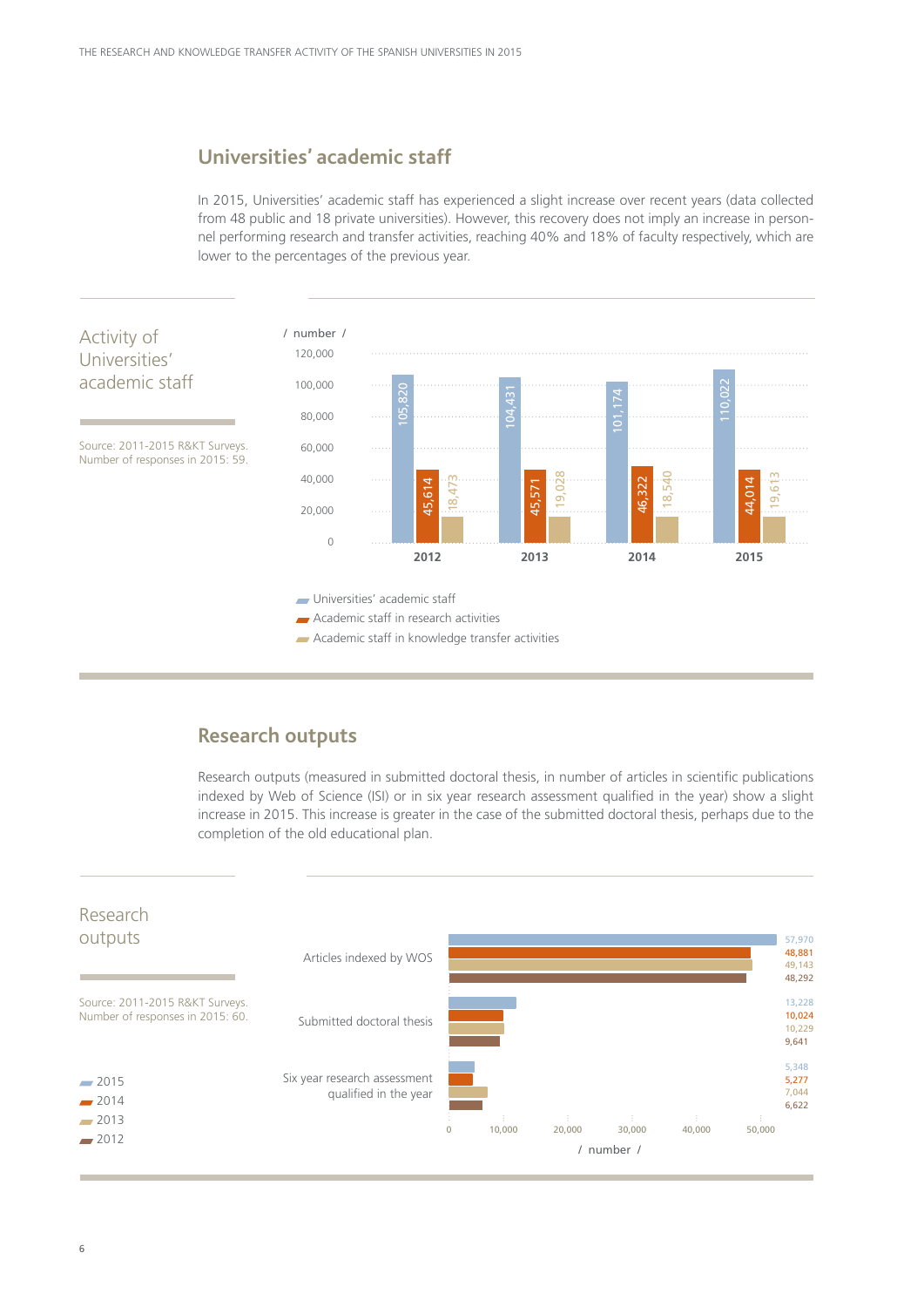7

## **Results protection**

In 2015, the number of patent applications and PCT applications decreases to levels four years ago. However, the number of co-ownership patent applications is increased, as a result of the growing cooperation between different entities.



## **Commercialization of protected technologies**

Regarding knowledge transfer linked to commercialization of protected technologies, the number of license agreements, particularly patent license agreements, shows a clear improvement, boosting the trend that began in 2014. The number of know-how license and chemical or biological materials agreements has also recovered. However, this growth does not implies higher returns. In 2015, patent licensing income has been €2,6M, far from other knowledge transfer mechanisms, such as €312M from research by contract or €156M from R&D collaborative projects.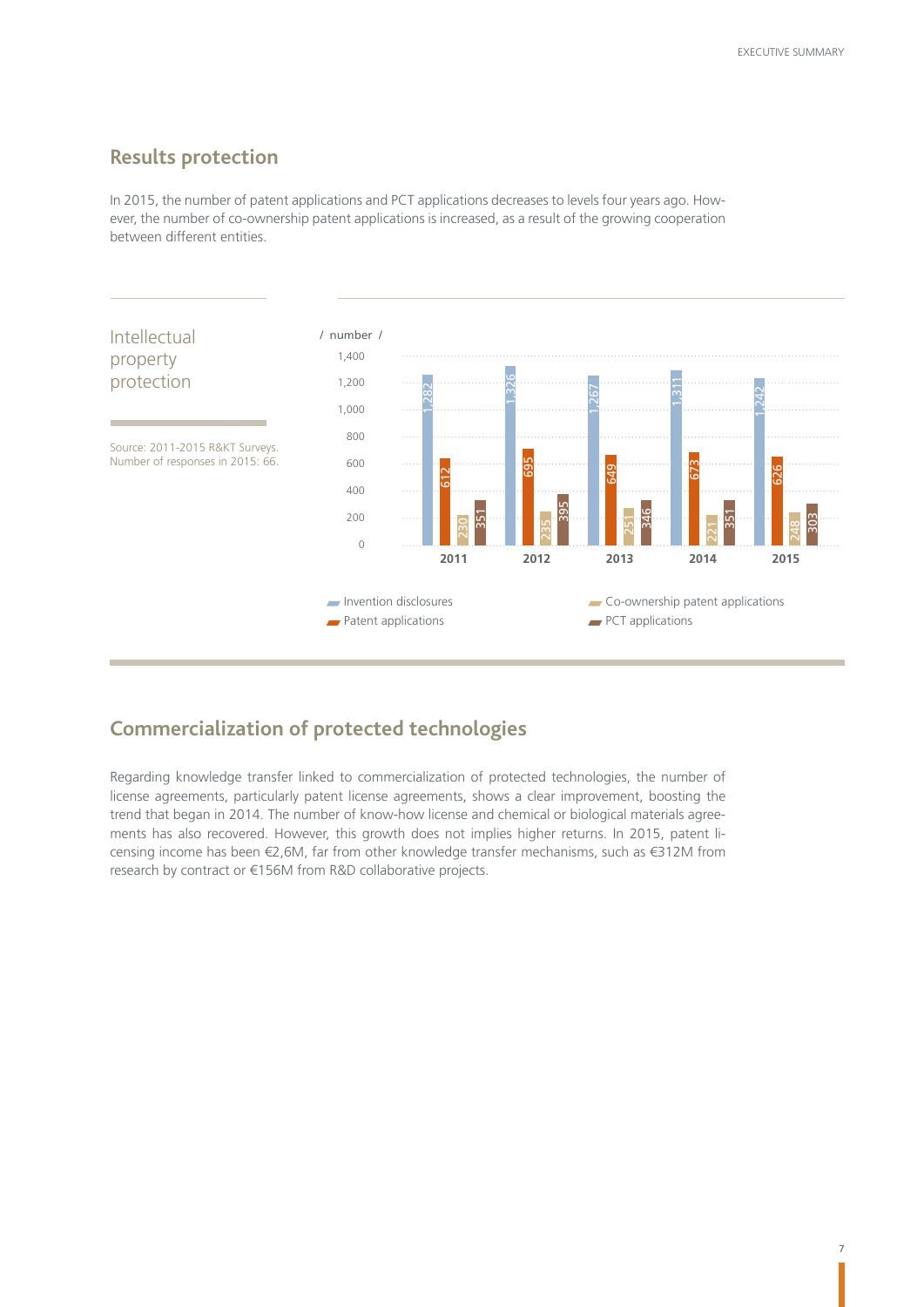

License

Source: 2011-2015 R&KT Surveys. Number of responses in 2015: 57.



#### License income

Source: 2011-2015 R&KT Surveys. Number of responses in 2015: 56.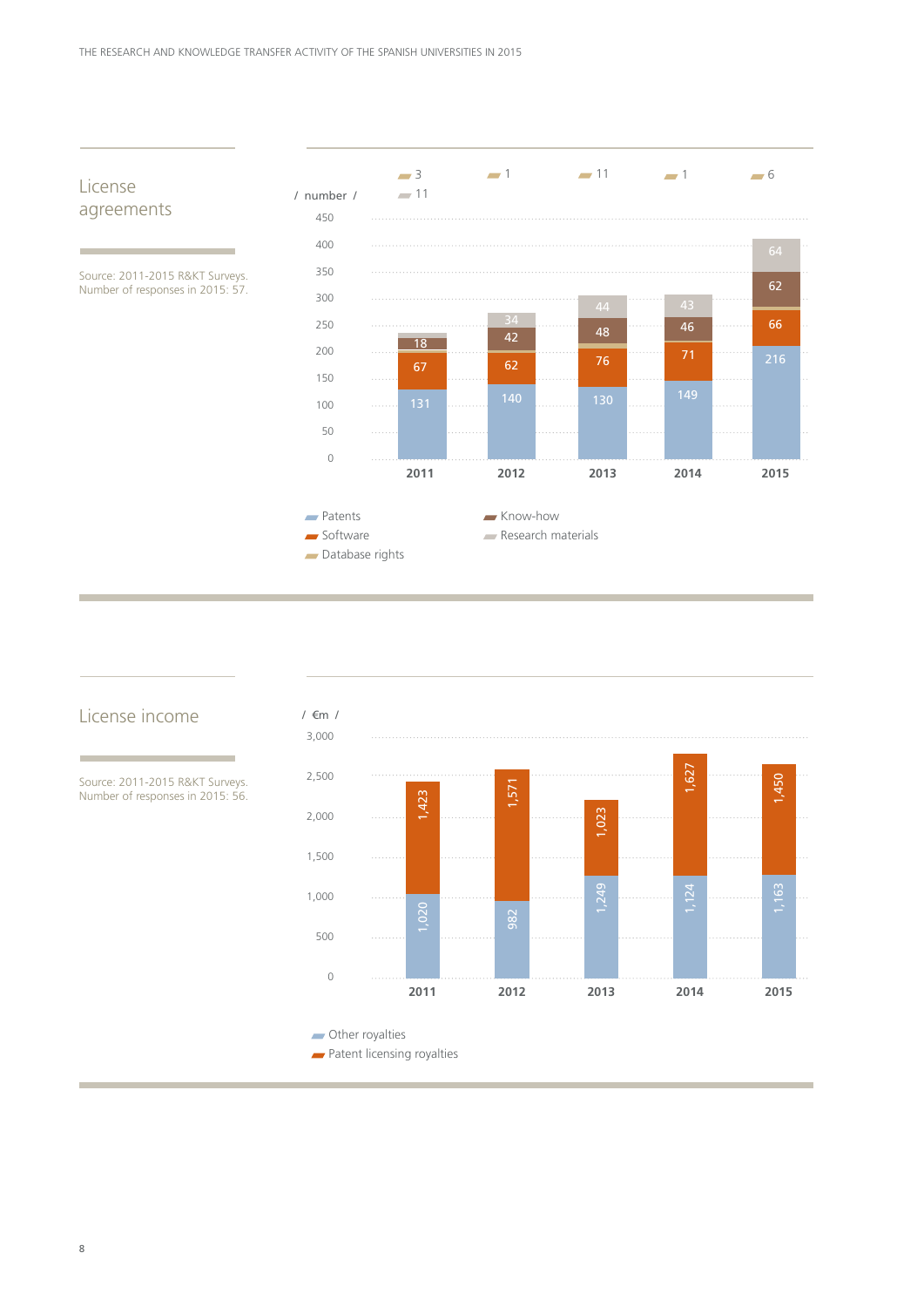## **Research contracts and collaborative research**

Regarding knowledge transfer from Universities to companies through research contracts and collaborative research, just like consultancy contracts, services and company university chairs, in 2015 a slight recovery has occurred compared to the previous year. This recovery reaches €468M, although it is still far from the levels of 2010 (€634M). Public sector contracts has also increased 4 percentage points in 2015. It should be pointed out that R&D contracts with foreign companies has rised (19%), although the main market for Universities is still the national one.

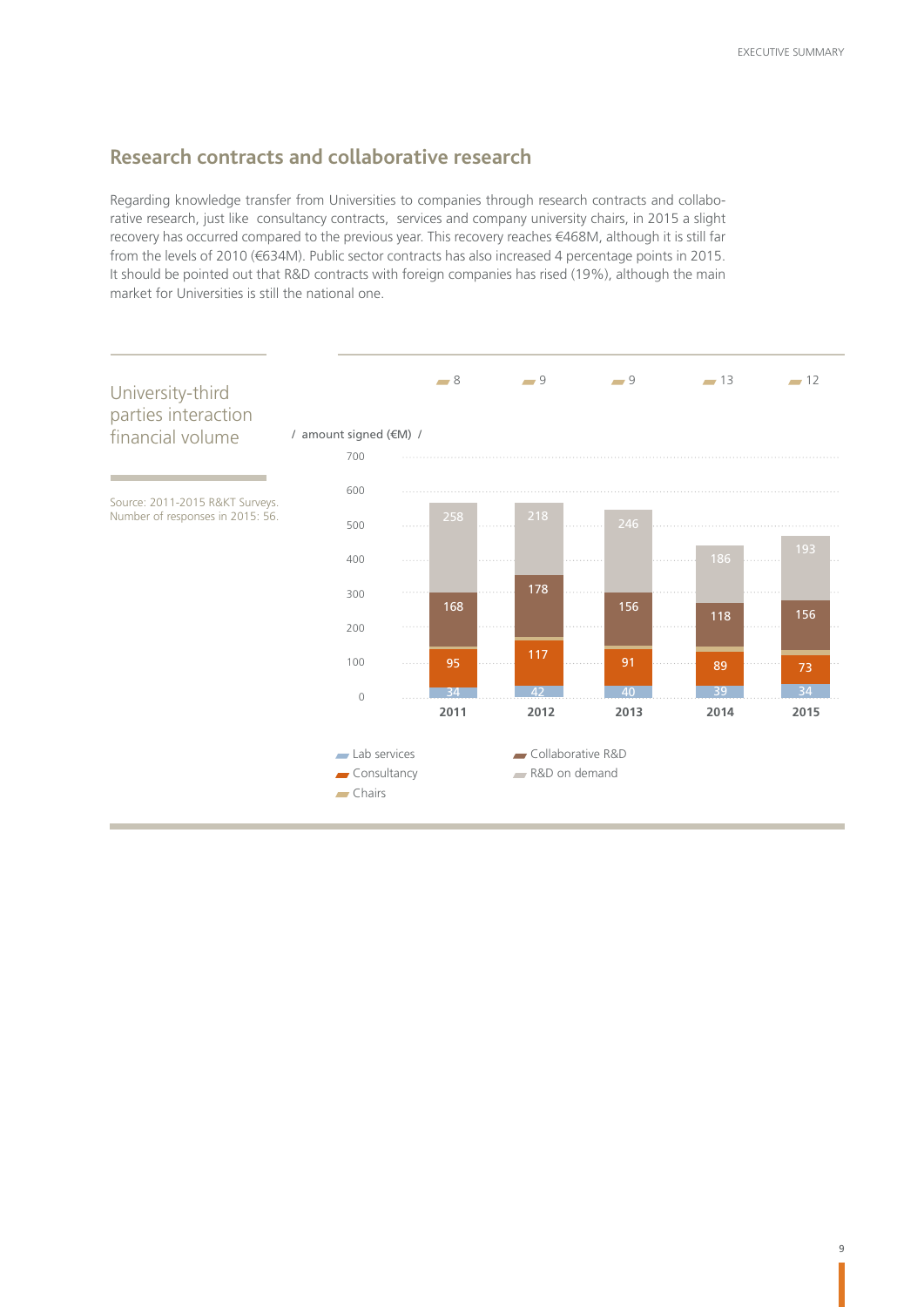Distribution of contracted amounts, by type of entity

Source: 2011-2015 R&KT Surveys. Number of responses in 2015: 58.



#### Distribution of contracted amounts, by geographical origin 100%

Source: 2011-2015 R&KT Surveys. Number of responses in 2015: 57.



 $-4%$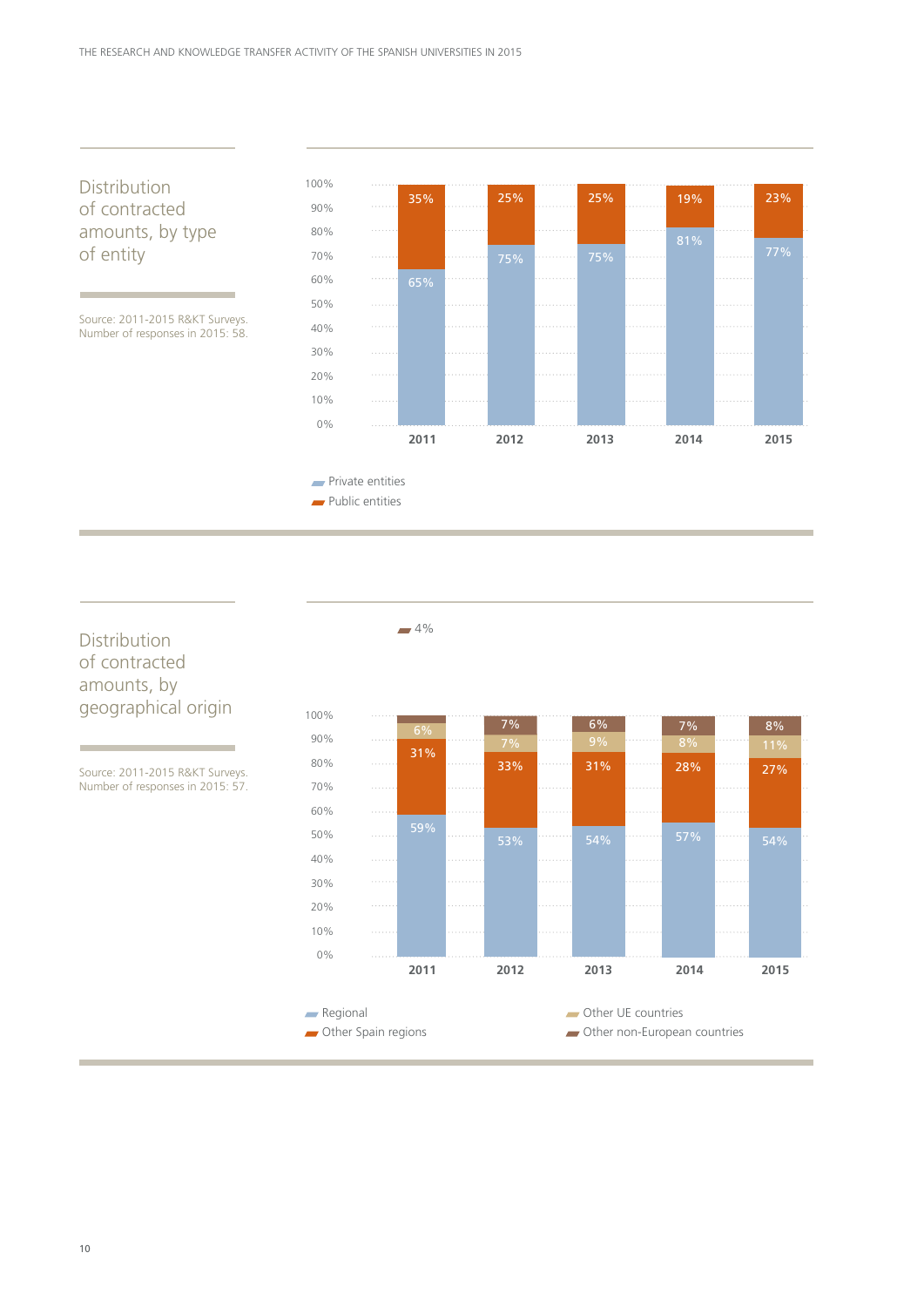#### **Spin-off companies**

Spin-off companies are created in order to exploit the university research results, as an effective mechanism for transferring knowledge. In 2015, the number of spin-off companies created is similar to the previous year one. Survey reports a growth in the participation of universities in spin-off companies´ equity, reaching the 43% of cases. The number of spin-off companies that increased their capital does not change.

The capital rise is a good signal of validation and maturation of the company because it becomes more valuable. The number of these spin-off companies that increased their capital is far below the number of companies created during the previous five years that still survive. This fact highlights that it is necessary to increase seed funding and to improve the management capacity of these companies. Since 2014, the academic staff promoting these companies is decreasing.



#### **Resources of KTO and RMU**

The slight recovery of the staff in the Knowledge Transfer Offices (KTO) and in the Research Management Units (RMU) is also associated with the national government policy for youth employment promotion. The hiring of these workforce generates a slight growth in the KTO staff. RMU staff also grows, highlighting the increase in the number of employees dedicated to economic management, public grants for R & D (excluding the part of collaborative projects) and administrative support in research management.